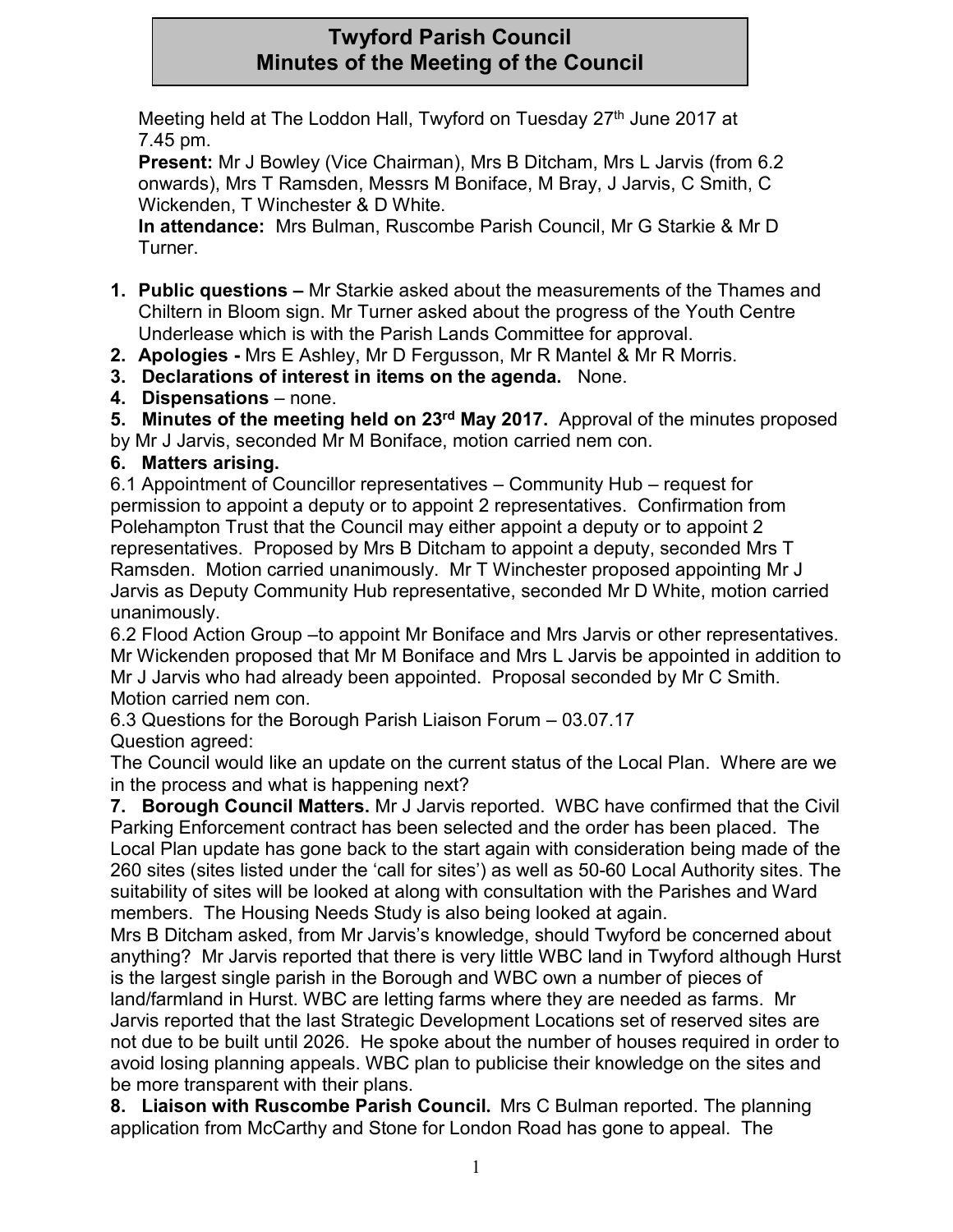Southbury Lane Overbridge plans have resulted in resident concerns. Negotiations between WBC and the Church/Diocese continue over parking at the new burial site.

### **9. Reports and to receive any recommendations from committees:**

9.1 **Planning and Amenities Committee 06.06.17** Mrs Ditcham reported

summarising the comments made on the planning applications.Mrs Ditcham highlighted item 8.5.1 - A letter sent to the Leader of Wokingham Borough Council asking for an update on the Local Plan, 10.4 - hanging baskets installed and 10.7 the Springfield Park damaged highways sign has been replaced.

9.2 **Parish Lands Committee & Twyford Village Fete sub committee 13.06.17 & 20.06.17** Mr J Bowley reported. He highlighted items 11.1 – power wash on Bell Corner which has been postponed for this year, 12.2 – delays on the installation of the Children's playpark and 12.5 – change in process to book the tennis courts.

The Committee **RECOMMEND to Full Council** to allocate £2,500 to purchase 2 goals from MH goals Ltd. Motion carried nem con.

Mr Boniface reported on the Twyford Village Fete sub committee. Two meetings have been held and discussions have taken place on sports events, banners, entertainment, crowd barrier hire, budgets and tug of war competition.

9.3 **Finance and General Purposes Committee 20.06.17 & Twinning meeting 25.05.17** Mr T Winchester reported highlighting items 12 – agreement to purchase a new photocopier, 13 – agreement to organise a new cloud telephone system, and 15 – a Fete twitter account has been set up and discussions took place on using social media through a facebook page.

The Committee **RECOMMEND to Full Council** to increase the telephone budget by £350 in order to cover the increased costs. Motion carried unanimously.

The Committee **RECOMMEND to Full Council** to stop having regular 'Meet Your Councillor' sessions. After some discussion motion fell with 4 in favour and 7 against. Agreed to be discussed further in the Finance and General Purposes Committee to look at alternative locations where people will stop to chat.

Mr J Jarvis reported that a Twinning meeting had been held and it was agreed to set up a Twinning Committee which will be run separate to the Council. The meeting also agreed to be present at the Donkey Derby where some interest was expressed in the twinning project.

### 9.4 **Parking Advisory Committee** – no meeting held

### 9.5 **Other Representatives reports**

9.5.1 WDALC 30.05.17 – minutes have been circulated.

9.5.2 Twinning meeting 19.06.17 Mr Jarvis reported. There were 8 attendees at the meeting and Mr Jarvis was elected Chairman, Mr G Holmes, Vice-Chairman, Mrs H Winder Secretary. There is presently no treasurer. Minutes have been circulated.

**10. Clerk's report** – Councillors to let the clerk know the T shirt sizes for the Twyford Village Fete.

**11. Items to be discussed at the next meeting** – no items.

## **12. Correspondence:**

12.1 MBE for Drugfam Founder – noted.

12.2 LCR for distribution – noted.

**13. List of authorised payments** – list dated 27.06.17 was circulated. Approval proposed Mr J Jarvis, seconded Mrs B Ditcham, motion carried unanimously.

### **14. Dates of meetings:**

## **All meetings 7:45pm at Loddon Hall unless noted otherwise.**

Planning and Amenities Committee 04.07.17